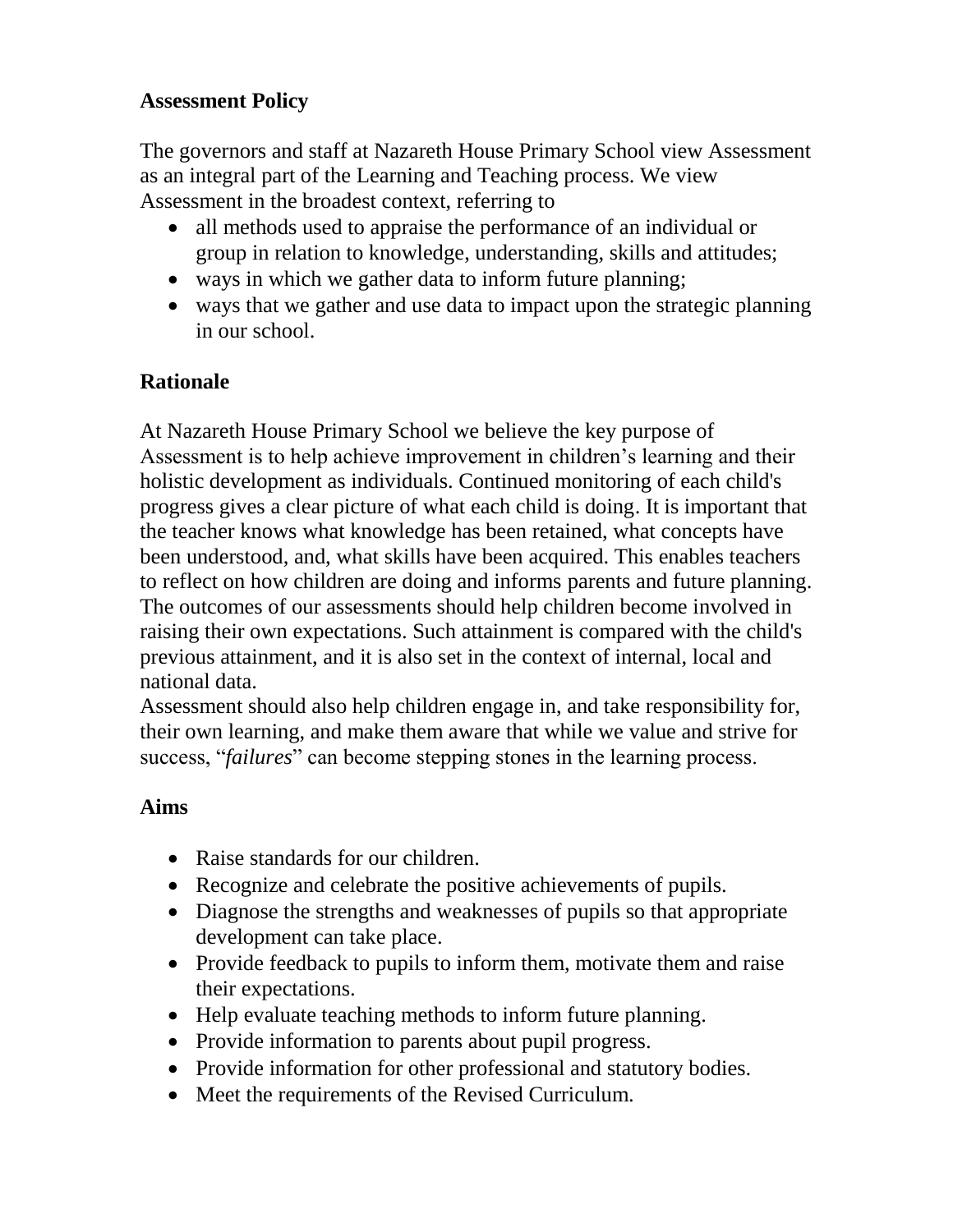Our assessments are Diagnostic, Formative, Summative, Evaluative and are in keeping with the values and tenets of the Revised Curriculum.

### **Assessment Methods**

Continuous monitoring by the class teacher using a variety of methods over a period of time allows the teacher to determine the progress made by each child.

This may include …

- Teacher observation and professional judgement;
- Teacher interaction with pupils e.g. discussion;
- Marking and observation of written work;
- Pupil self-assessment
- Assessment for Learning where pupils are involved in target setting from the outset;
- Class tests: e.g. weekly spelling and Mental Arithmetic tests;
- Book Scoops by co-ordinators and principal.
- Standardised assessment: We use a range of standardised tests in English, Maths, Spelling and I.Q. in order to measure performance and progress both internally and nationally; (Appendix 1)
- Lines of development in ICT leading to CCEA IT Accreditation;
- Special Needs Assessment: Children giving cause for concern are referred to relevant agencies for assessment, e.g. school psychologist;
- End of Key Stage Assessments.
- Diagnostic Tests are carried out in the Autumn term previously using INCAS, now NILA and NILA.

# **Recording and Reporting**

Outcomes of classroom observation and testing are retained by the class teacher and stored in pupils' individual files. This evidence should include copies of tests, samples of work and self assessment documentation, which engages pupils in approval of their own performance and progress, through strategies such as W.I.L.F. and W.A.L.T. These individual portfolios are passed on to subsequent teachers in conjunction with a full class assessment profile. (Appendix 2)

The celebration of our pupils' achievements is communicated to all stakeholders through effective use of display boards, class presentations,